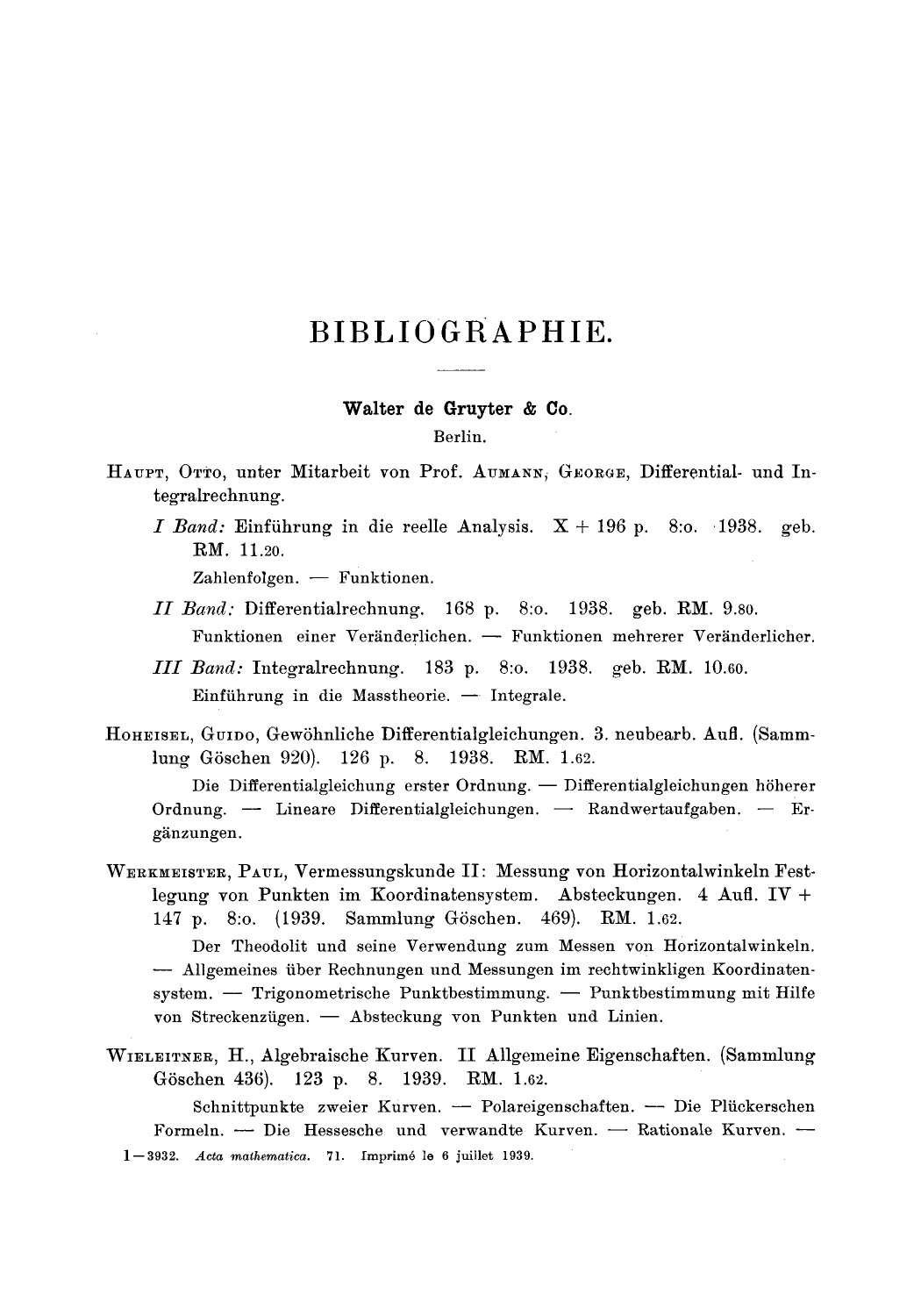Birationale Transformationen. -- Kurven dritter Ordnung. -- Kurven vierter Ordnung.

WIELEITNER, H., Geschichte der Mathematik. N:o 1 (Sammlung Göschen 226). 136 p. 8. 1939 RM. 1.62. N:o 2 (Sammlung Göschen 875). 154 p. 8. 1939 RM. 1.62.

1. Altertum.  $-$  Mittelalter.  $-$  Neuzeit.

2. Achtzehntes Jahrhundert. - Die erste Hälfte des neunzehnten Jahrhunderts.

#### **The University Press.**

## Cambridge.

FRAZER, R. A., DUNCAN, W. J., and COLLAR, A. R., Elementary matrices and some applications to dynamics and differential equations.  $XVI + 416$  p. 8. 1938.  $\frac{1}{3}$  30/-.

Fundamental definitions and elementary properties.  $-$  Powers of matrices, series, and infinitesimal calculus. - Lambda-matrices and canonical forms. **--** Miscellaneous numerical methods. -- Linear ordinary differential equations with constant coefficients.  $-$  Numerical solutions of linear ordinary differential equations with variable coefficients.  $-$  Kinematics and dynamics of systems.  $-$  Systems with linear dynamical equations.  $-$  Iterative numerical solutions of linear dynamical problems.  $-$  Dynamical systems with solid friction.  $-$  Illustrative applications of friction theory to flutter problems.  $-$  Pitching oscillations of a frictionally constrained aerofoil.

ROOM, T. G., The geometry of determinantal loci.  $\bf XXVIII + 483$  p. gr. 8. 1938.  $\frac{6}{1938}$   $\frac{42}{1}$ .

Some fundamental ideas in projective geometry.

*L Manifolds defined by matrices of general form:* Projectively generated manifolds: definitions and elementary properties. - Birationally related and degenerate determinantal loci. -- The pairing theorems, and the theorem of the double  $-N$ . -- The key-manifolds. -- Determinantal primals. -- The freedom of a projectively generated manifold.

*II. Manifolds defined by matrices of special forms:* The key-manifolds of the types defined by symmetrical determinants: the Veroneseans of quadrics. -Primals represented by symmetrical determinants.  $-$  Manifolds defined by  $skew$  symmetrical determinants: Grossmannians of lines.  $-$  Normal rational scrolls of  $[k]$ 's. -- Representations of spaces by points. -- Some association and other incidence theorems.

*IIL Determinantal quartic primals in space of four dimensions.* The Bordiga sextic surface in [4]. -- Primals represented by the vanishing of a general determinant of order 4. -- Some special quartic determinantal primals in  $[4]$ . - Three appendices.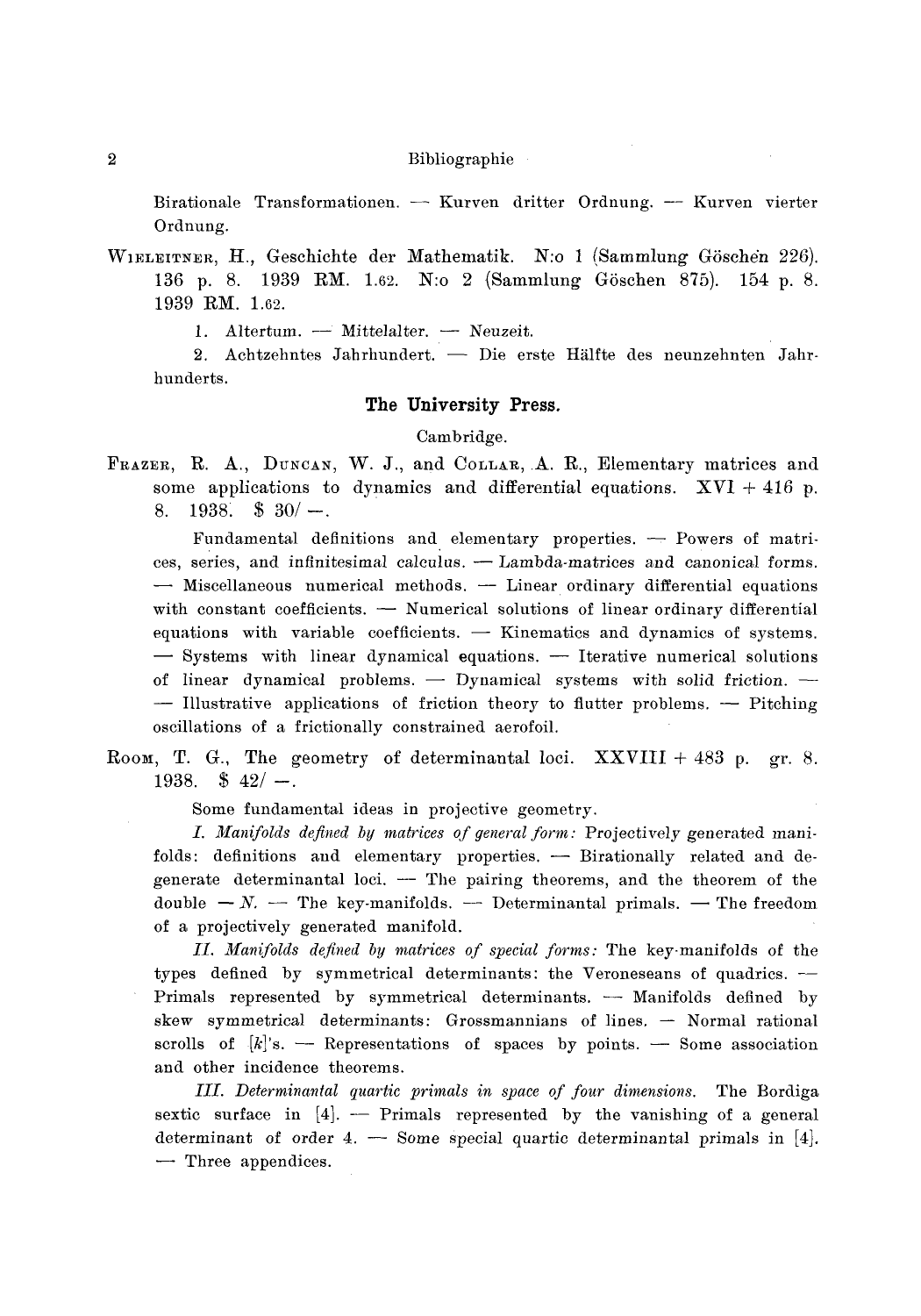## **The American Philosophical Society.**

Philadelphia.

MOORE, E. H., General Analysis. Part I o. II (Memoirs of the Amer. Phil. Society Vol. 1).

1) VI +231 p. 8. 1935.

2)  $VI + 255$  p. 8. 1939.  $\$ 3:$  -.

1) Matrices with elements in a quasi-field.  $-$  Hermitian matrices.  $-$ Positive Hermitian matrices.

2) Theory of limits.  $-$  Modular functions.  $-$  Modular matrices.  $-$  Linear transformations.

#### **Mathematical Association of U. S. A.**

Oberlin, Ohio, U. S. A.

ARCHIBALD, R. C., Outline of the history of mathematics. 66 p. 8. 1939. 50 cent.

History of Mathematics before the seventeenth century.  $-$  History of Math. after the sixteenth century.

# **K. F. Koehler Verlag.**

#### Leipzig.

Böhmer, P. E., Differenzengleichungen und bestimmte integrale. VIII  $+$  149 p. 8. 1939. RM. 6.50.

Fragestellung und Grundbegriffe. --- Periodische Funktionen. -- Die Summation der rationalen Funktion. - Die Gammafunktion. - Unvollständige Gammafunktionen.

## **Princeton University Press.**

New Jersey.

WEYL, HERMANN, The classical groups. XII + 302 p. 8. 1939.  $18/-$ .

Introduction.  $-$  Vector invariants.  $-$  Matric algebras and group rings.

 $-$  The symmetric group and the full linear group.  $-$  The orthogonal group.

 $-$  The symplectic group.  $-$  Characters.  $-$  General theory of invariants.  $-$ Matric algebras resumed.

# **Gauthier-Villars.**

# Paris.

APPELL, PAUL, Analyse mathématique à l'usage des candidats au certificat de math. générales et aux grandes écoles. T. II. 295 p. 8:0. 1938. Fr. 70.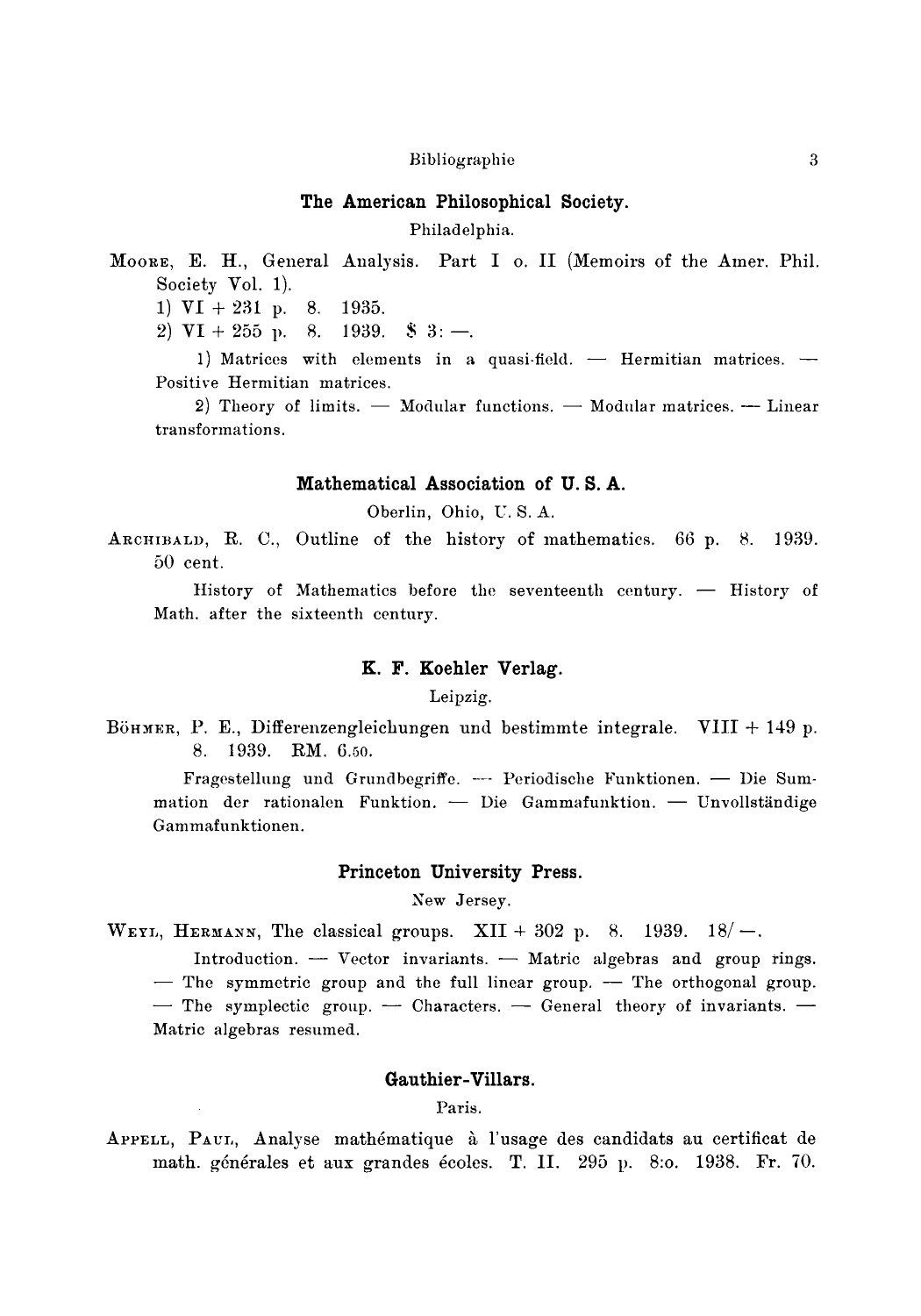$\mathring{E}_{\text{quations}}$  differentielles du premier ordre.  $\mathring{E}_{\text{quations}}$  differentielles du second ordre. Systèmes d'équations différentielles.  $-$  Quelques excmples d'équations aux dérivées partielles. -- Formule de Taylor et développements limités. - Développements en séries. Application au calcul des fonctions usuelles. -Nombres complexes. Applications.  $-$  Intégrales doubles.  $-$  Intégrales triples. Géométrie des masses. Analyse vectorielle.

BOREL, E., Valeur pratique et philosophie des probabilités.  $IX + 182$  p. 8. 1939. Fr. 80: $-$ . (Traité du Calcul des prob. et de ses applications Tome IV Fasc. III.)

Valeur pratique et scientifique du calcul des probabilités.  $-$  Le calcul des prob. et la méthode scientifique.  $-$  L'incompréhension des joueurs et des esprits superstitieux. -- Réflexions sur quelques erreurs et paradoxes. -- Critique de la notion des prob.  $-$  Les prob. et l'infini.  $-$  Conclusions.

BROGLIE, LOUIS DE, La mécanique ondulatoire des systèmes de corpuscules. Coll. de physique math. Fasc. V.  $VI + 223$  p. 8:0. 1939. Fr. 100.

Rappel de résultats classiques de la mécanique rationnelle.  $-$  La mécanique ondulatoire. Principes généraux de la mécanique ondulatoire des systèmes. Intégrales premières et théorèmes de conservation. - La théorie du centre de gravité en mécanique ondulatoire.  $-$  Exemples des problèmes en mécanique ondulatoire des systèmes. - Aperçu sur les méthodes de pertubation en mécanique ondulatoire. -- Étude des systèmes contenant des particules de nature identique. Cas des particules dénuées de spin.  $-$  Étude des systèmes contenant des particules de même nature. Cas des particules douées de spin. -Application et compléments.

PERRIN, FR., Mécanique statistique quantique. (Traité du Calc. des Prob. Tome II Fasc. V.) 224 p. 8. 1939. Fr.  $100: -1$ .

La probabilité en Mécanique classique.  $-$  Les systèmes ergodiques.  $-$ Systèmes couplés avec un thermostat.  $-$  Les gaz parfaits.  $-$  Théorie ondulatoire continue du rayonnement isotherme.  $-$  La quantification des systèmes  $m$ écaniques.  $\sim$  Statistique classique des systèmes quantifiés.  $\sim$  Quantification des ondes lumineuses. - La formule de Planck. - La chaleur spécifique des solides.  $-$  Théorie corpusculaire du rayonnement isotherme.  $-$  Molécules indis- $\alpha$  cernables.  $\rightarrow$  Thermodynamique statistique.  $\rightarrow$  Equilibre chimique. Principe de Nernst. -- Gaz matériels simples. -- Particules dans un champ. -- Cinétique statisque. -- L'indiscernabilité des particules en Mécanique ondulatoire.

SOLOMON, J., Protons, neutrons, neutrinos.  $XII + 228$  p. 8. 1939. Coll. de physique math. Fasc. VI. Fr.  $100:$  -

La conservation de l'énergie et l'hypothèse du neutrino. -- La théorie de la désintégration  $\beta$ . -- La théorie des forces nucléaires. -- Le moment mag-